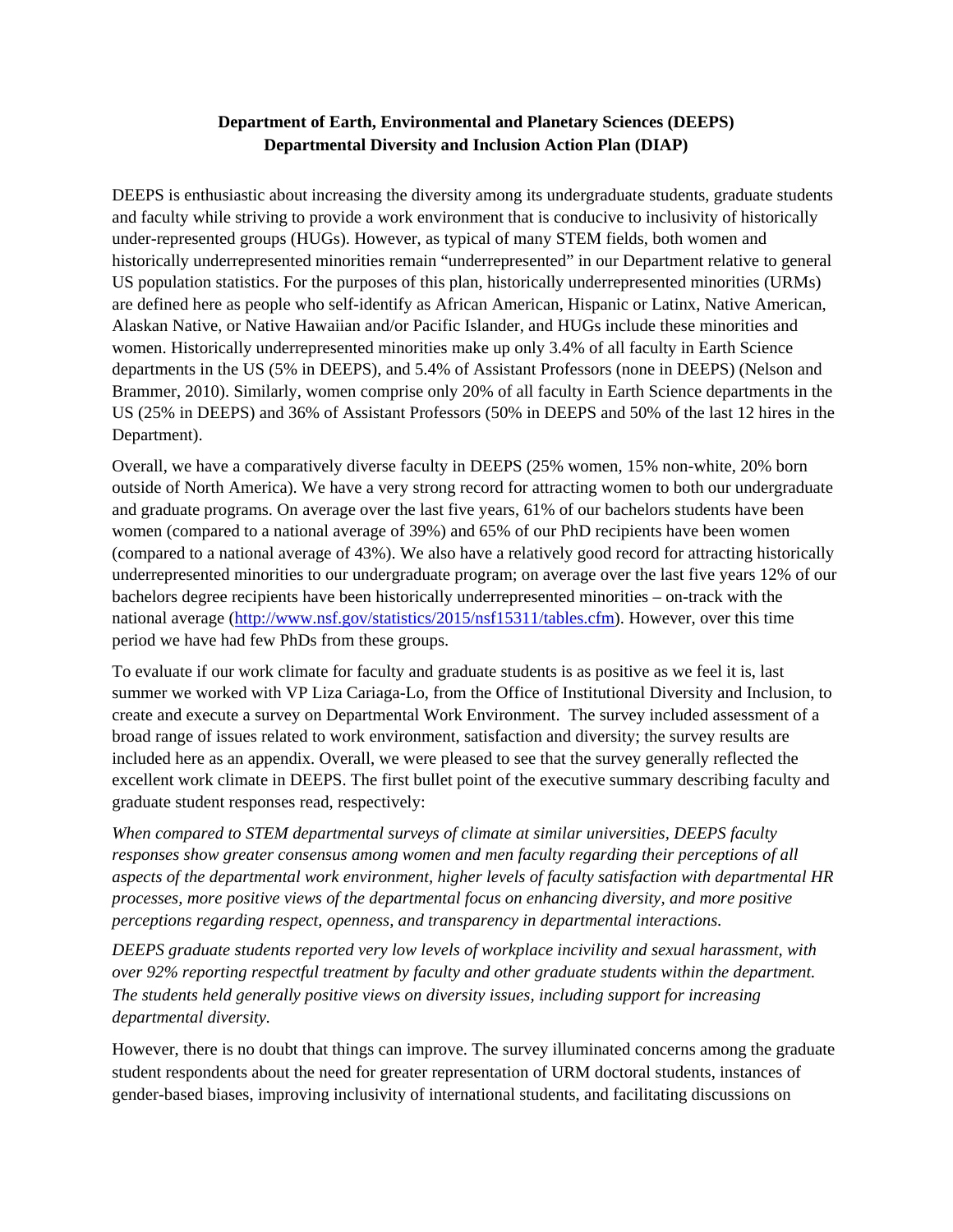LGBTQ concerns. Our plan outlined in this DIAP strives to address these areas of improvement while further building on our strengths. The survey team also noted that both the quantitative and qualitative (not included in the report) data from both the faculty and graduate student surveys suggest an open, positive, and welcoming environment for increasing diversity. As part of our DIAP, we propose to conduct the survey on intervals of every two years for graduate students and every four years for faculty to assess progress over the timeframe of the DIAP and identify areas where more improvement is needed.

With this departmental DIAP we define goals for the next 5 years to continue to make progress in increasing diversity and broadening awareness of issues that comprise an inclusive environment within the Department and University. Below we outline efforts for attracting a diverse applicant pool for our future faculty positions, graduate students and undergraduate students. Strategies for evaluating our success in achieving this goal are also discussed. We did not appoint a "DIAP" committee in this process. Rather, we took advantage of our current Departmental committee chairs (Curriculum committee (Stephen Parman), DGS (Meredith Hastings), and the Undergraduate Concentration Coordinator (Jan Tullis)) to initiate discussions with students, postdocs and faculty on these topics within the framework of the Department's structure.

# **Faculty:**

Efforts to increase diversity of faculty in DEEPS will involve proactive recruitment of candidates for open faculty positions, as well as more holistic grassroots efforts to increase the diversity of the pipeline of PhDs in Earth Science. Currently the percentage of students from HUGs receiving PhD's in Earth Sciences mirrors that of STEM fields in general – though the trend is moving in a positive direction. In 2012, only 7% of PhD's in Earth Science were historically underrepresented minorities (http://www.nsf.gov/statistics/2015/nsf15311/tables.cfm) and 43% were women – both showing significant increases since 2002 (approximately 100% increase in URMs and 50% in women). Below we outline goals and approaches for attracting diverse applications as well as efforts to increase the diversity of the pipeline.

### *Faculty recruitment goals*

# *1. Tangibly address ways to further consider diversity in our hiring procedures*

We believe that our current faculty hiring procedures are effective for evaluating a broad range of candidates. However, several steps can be employed to explicitly attract a more diverse applicant pool from the limited pipeline in Earth Sciences. We propose the following goals and action items:

a. Make our job advertisements as broad as possible within the desired field to increase the number of applicants, and write the ads using inclusive language (e.g., *Brown is committed to the goal of building a diverse faculty and strongly encourages applications from women, and underrepresented minorities*) (see http://serc.carleton.edu/departments/heads\_chairs/diverse.html).

b. Advertise our positions to a broader range of societies, including both our traditional professional societies as well as sites that specifically target certain groups, for example: *Association for Women Geoscientists* (http://www.awg.org/)

*Earth Sciences Women's Network* (http://eswnonline.org/)

*Association for Women in Science* (http://awis.associationcareernetwork.com)

*National Association of Black Geoscientists* (http://www.nabg-us.org/)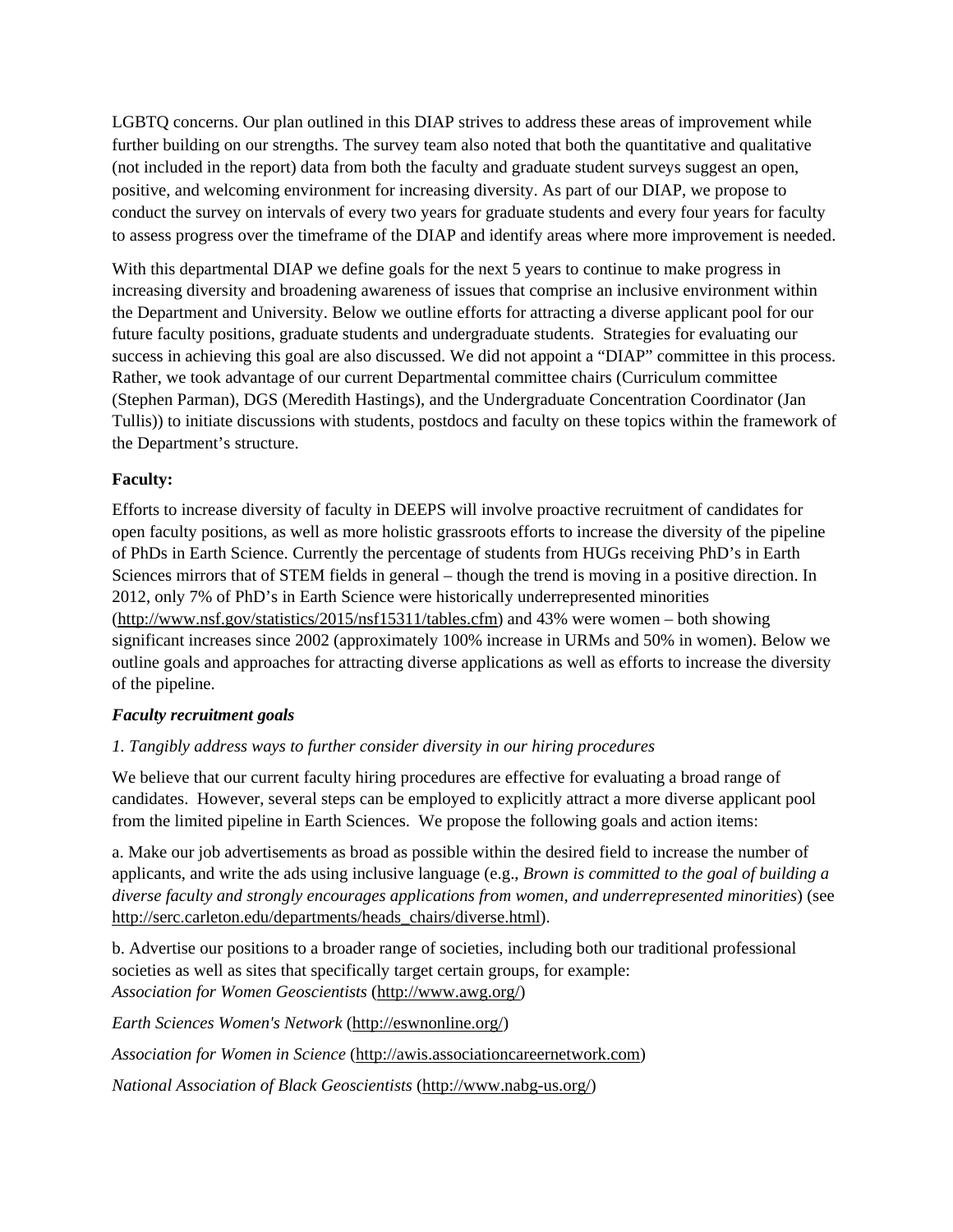# *Society for Advancement of Chicanos and Native Americans in Science* (http://sacnas.org/professionals/opportunities)

c. Consider expanding search parameters for exceptionally strong minority applicants from sub-fields close to that articulated in searches, and when promising applications are received from minority applicants far outside the search sub-field, consider them in the context of the department as a whole and share them with other academic units (see note below).

d. Have members of the search committee "self-test" for implicit bias before evaluating applications (e.g., see http://diversity.arizona.edu/advance-grant#bias).

e. Request an assessment of the demographics of the applicant pool earlier in the evaluation process (e.g., after a first cut of the applications in preparation of a "long list" for requesting letters, but before the letter requests are sent out). This will enable an initial reading of applications without a focus on demographic information, but will also allow us to ensure that promising applications from minority candidates are identified to the greatest extent possible early in the search process.

**NOTES:** To help us strategize our recruiting efforts, we emphasize that a longer-term hiring plan to fill our anticipated faculty vacancies will improve our capability to act proactively. We anticipate making 4 hires in the next 4 years to maintain our approved roster of 20. There is strong agreement within the Department on which sub-disciplines these positions will focus on. However the year–to-year approval of faculty searches leads to some anxiety on the part of the faculty, which tends to promote a more conservative outlook on how to recruit candidates who would significantly contribute to departmental diversity but who don't quite fit into the current search.

In our last search, after we had already requested letters, an application was received from a minority candidate with a strong CV in a field outside of the search. We forwarded this application to other departments, and it garnered interest from IBES and Engineering. We highlight this here to emphasize how Departments can work together to attract excellent scientists in "cross-disciplinary" and "transdisciplinary" fields.

One difficulty that our Department has experienced in recent years is attracting scientists whose research requires facilities with large analytical/equipment requirements. While we've had great success in attracting scientists with largely computational expertise (successfully hiring the last five candidates we made offers to: Baylor Fox-Kemper, Colleen Dalton, Jung-Eun Lee, Brandon Johnson, and most recently Christian Huber), we have lost out to competing Universities with better buildings, infrastructure and technical support in our last four offers for positions that included large analytical and/or experimental apparatus (Roger Fu, Rita Parai, Sarah Stewart, Sujoy Mukhopadhyay). We note here that the start-up offers in these instances were all competitive, but the facilities were at issue. As a Department and a University, we need to evaluate why this has occurred and try to make changes so that we don't miss out on future opportunities and restrict our ability to attract the broadest range of scientists to Brown. Some of these candidates explicitly stated that the comparatively poor state of the building and the limited support for technical staff was a factor in their decision to decline offers from Brown. It is clear that competition for top-level minority candidates is fierce, as all Universities seek to increase diversity from a limited pipeline. As a Department, we need to work with the University to aggressively improve the infrastructure and technical support, as they could be substantial barriers to increasing faculty diversity.

*2. Take advantage of existing mechanisms to improve our Department's networks and visibility to historically underrepresented minorities seeking faculty positions in Geosciences.*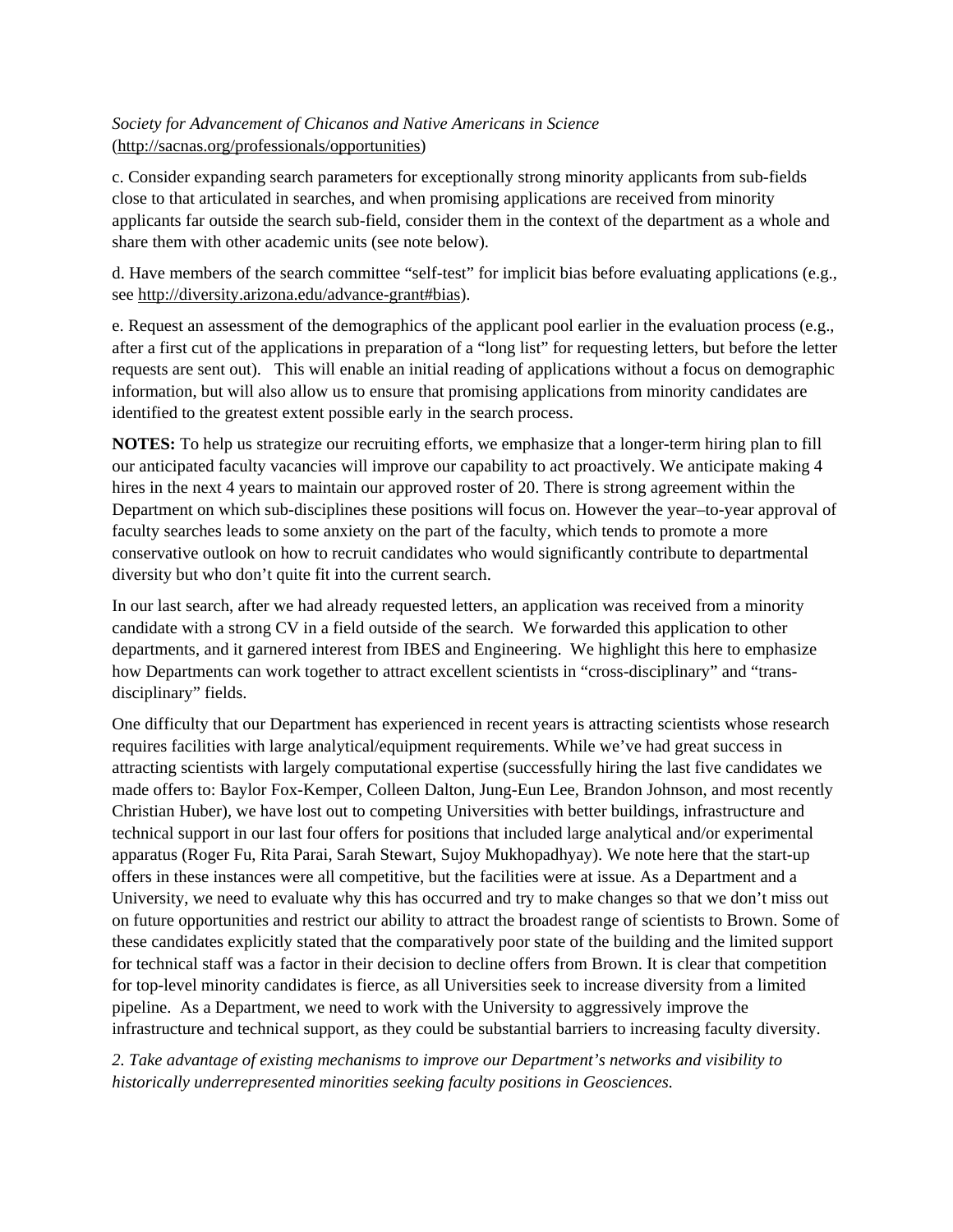a. We have already been proactive in using the University's nascent *Presidential Diversity Postdoctoral Fellowship* program, being fortunate to make an offer to a promising candidate in the first call.

b. The Department has also been active in the University's *Young Scholars* program: In its second goround at Brown, one of our faculty members (Meredith Hastings; joint with IBES) led the workshop, increasing visibility and increasing networks with promising students from HUGs in the Earth Science pipeline. We will continue to support this program, in particular in years where the themes intersect with Earth, Environmental and Planetary Science disciplines.

c. We have already begun thinking about potential candidates for the Provost's new Visiting Professor program. This process will also help us identify potential recruiting targets for "hires of opportunities" in the fields that we plan to search in.

d. Have DEEPS faculty give talks in Earth Science departments that graduate relatively large numbers of undergraduates, MS and PhD students from HUGs.

e. Invite representatives from groups that support HUGs (e.g., *National Association of Black Geoscientists* and *Society for Advancement of Chicanos and Native Americans in Science*) to visit the Department and discuss diversity and inclusion issues with faculty, graduate students and undergraduate students.

### **Undergraduate and Graduate Students:**

DEEPS is proud of our supportive atmosphere in both graduate and undergraduate programs. We will remain committed to activities that promote visibility of our Department to a diverse range of undergraduate and graduate students, as well as grassroots outreach activities to local schools. These outreach efforts foster an inclusive educational and professional environment, and promote outreach to enhance the STEM pipeline. In addition, for undergraduate students currently within our concentration we have initiated discussions on how the culture in the Department attracts students from HUGs and ways in which we can improve. Our graduate student body has also been proactive in self-organizing more inclusive activities within the department as well as developing a Diversity Working Group. We propose the following goals and action items:

## *1. Use existing programs to increase the visibility of our graduate program to undergraduate students from HUGs.*

a. We plan to remain active in the Leadership Alliance (http://www.theleadershipalliance.org). A team of faculty, graduate students, and leadership alliance staff members secured funding in January 2016 for three positions specifically delegated to DEEPS through VP Cariaga-Lo's Diversity and Inclusion Office. Three of our faculty members recruited students from this program for the summer of 2016 and one of these will be coming to Brown. We hope to increase our visibility in the future by a) sending graduate student emissaries to geoscience programs with significant numbers of undergraduate students from HUGs, b) making use of existing listservs (e.g. Woods Hole Science Community Diversity Initiative) targeting HUG students in the summer and fall prior to the February application deadline, and c) continuing advertisement and networking with HUG-serving groups at professional conferences.

b. Support graduate student initiatives to enhance an inclusive atmosphere and contribute to broadening our applicant pools. Based upon results from the Department Work Survey, the graduate students initiated discussions surrounding how to create more inclusive activities for international students, leading to a new and broader range of organized social activities. DEEPS graduate students staffed booths at three national conferences this past year (with funding from the Department and the Office of Institutional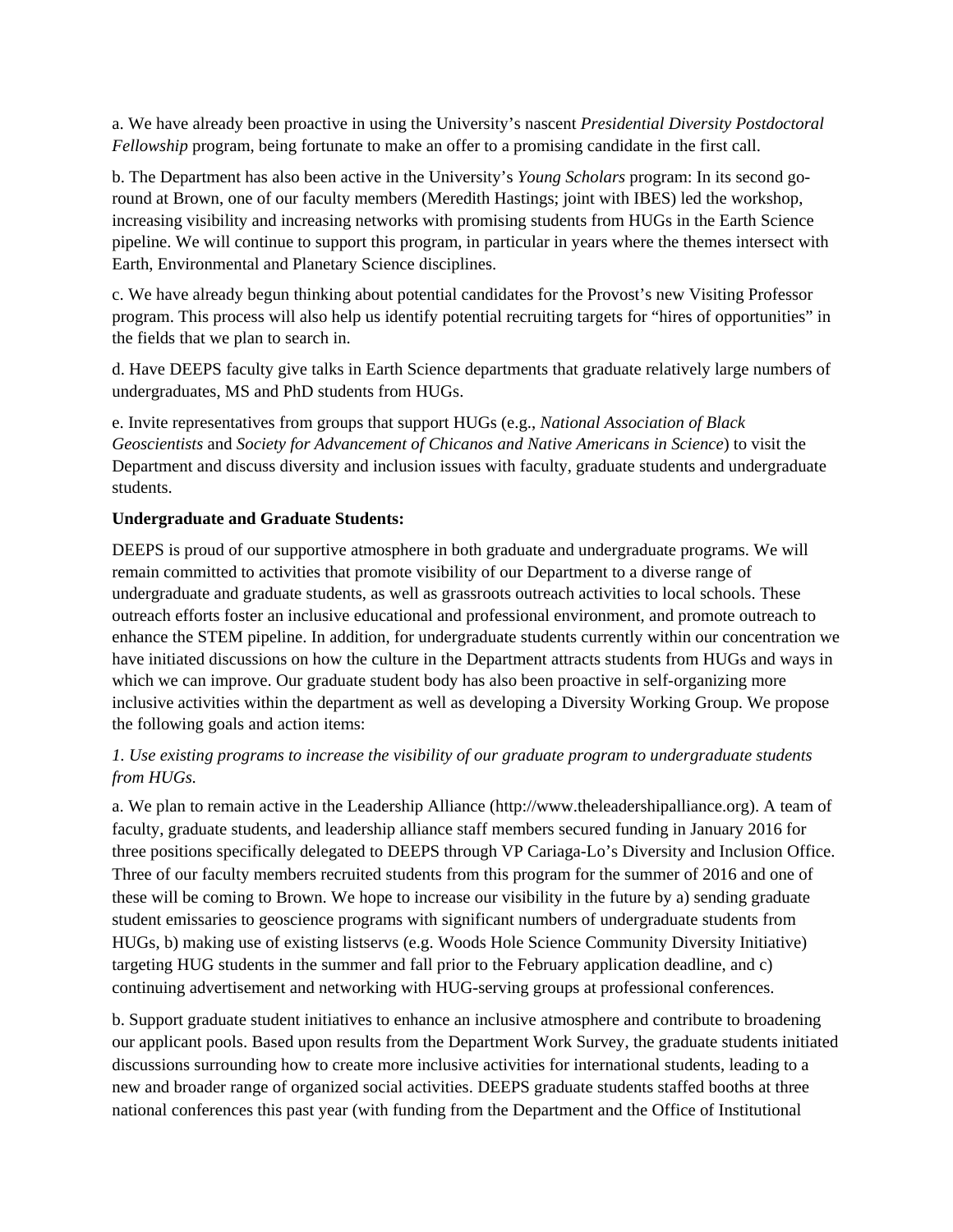Diversity and Inclusion), to increase the visibility of our department and encourage a larger and more diverse applicant pool to the PhD program.

c. We encourage all of our undergraduate students concentrating in DEEPS to engage in research over the summer and during the academic year, and we are proactive with students from HUGs. For summer research, we support students at Brown using both external grant funding and UTRAs, and we actively help students find internships at other institutions. These students serve as ambassadors for our program.

*2. Strengthen our grassroots efforts in outreach and volunteering at local schools to promote the diversity of the "STEM Pipeline".* We will explore expanding these efforts to include middle and/or high schools.

*3. Create a new staff position in Outreach and Science Communication to improve visibility in popular science websites and publications, as well as our Departmental websites.* 

*4. Continue informal group discussions with diverse groups of undergraduate students (see note below) and create similar opportunities for graduate students.* 

*5. Increase visibility of Geosciences careers outside of academia, including a new web database highlighting career choices of both our undergraduate and graduate alums.* 

*6. Increase the diversity of speakers in both our Colloquium series and our Career Day and Degree Day events.* 

7. *Actively include diversity issues as part of our ongoing Professional Development Seminar series, which is organized by DEEPS graduate students. Of the 3-4 events that are held annually, at least one will be related to diversity and climate issues.* 

8*. Continue group discussions on work climate and diversity topics with graduate students, and initiate "town hall" style meetings with graduate students, postdocs and faculty.*

The issue of career opportunities in Geoscience was front and center of several discussions with undergraduate students from HUGs in our Department. They emphasized that the Department provides an excellent environment for learning, but that we could be more effective in communicating to students how important Geosciences are for societal issues (see section on Curriculum) and the potential job opportunities within the field.

**NOTES:** We found group discussions with undergraduates illuminating for assessing the culture of our Department's undergraduate programs and curriculum (see section on curriculum below), and for promoting new discussion on the topics involved with diversity and inclusion at Brown in general. During these discussions (involving 2 groups of 5 to 6 students talking with the Department Chair and the Undergraduate Program Coordinator) it became clear that these informal discussions are invaluable for openly acknowledging when difficult situations arise on campus and providing suggestions for how the Department can proactively respond. Beyond these discussions, the students also suggested that it would be helpful to organize a mechanism for identifying faculty members who would be willing to discuss difficult personal or social issues (perhaps using stickers on doors?).

# **Curriculum:**

*Philosophy:* The practice of science does not exist in a vacuum. While the goal of the DEEPS curriculum is to teach the scientific concepts, processes and methods of the field, in doing that, the manner in which the courses are taught should not ignore existing diversity and social issues related to the topic, nor create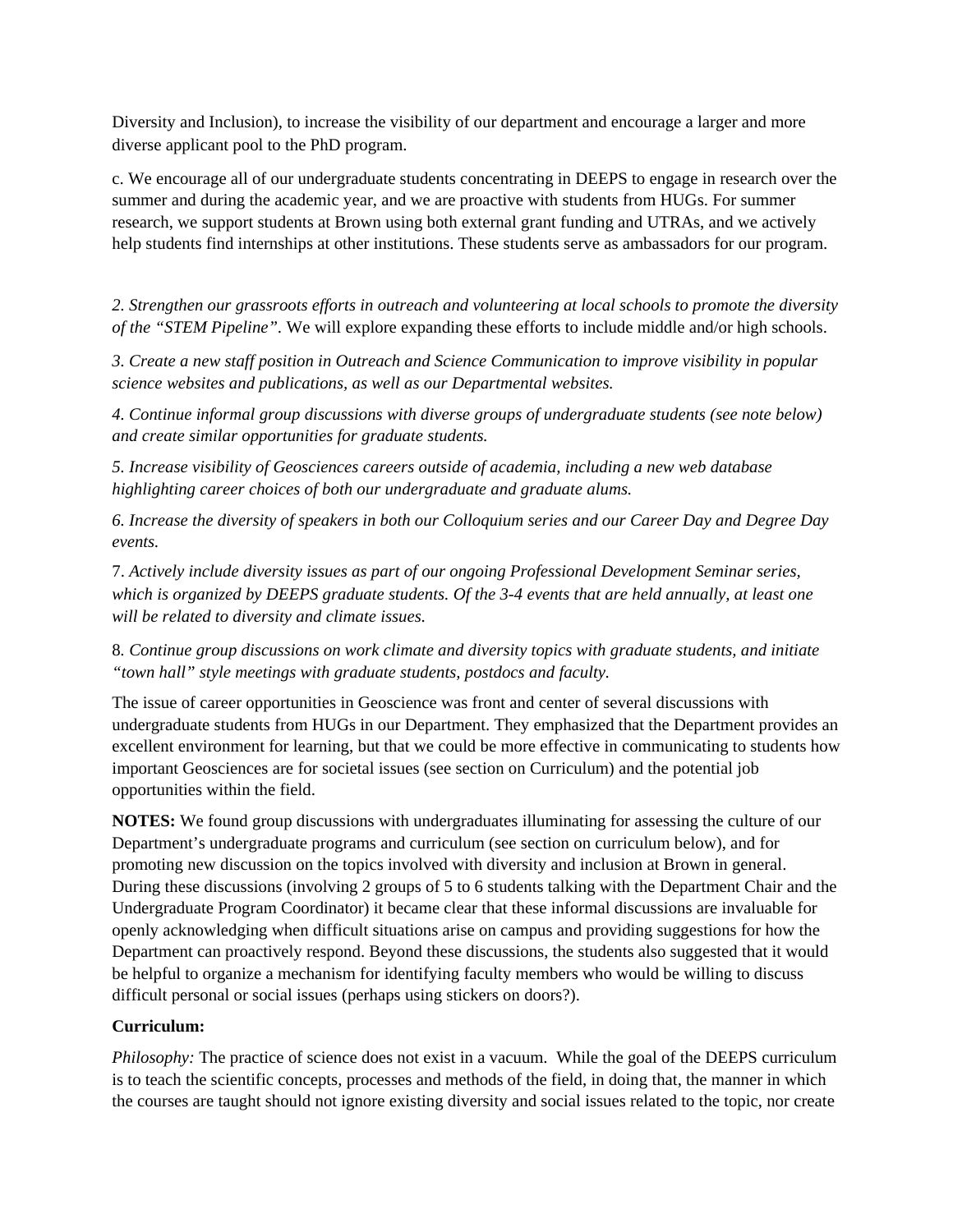a feeling of alienation in any student. For example, in teaching about the geologic and climatologic causes of the flooding of New Orleans by hurricane Katrina, the social issues related to it should not be ignored (e.g., for a student born and raised in the 9th Ward, this is not just a scientific topic!). Ignoring such social consequences can be a alienating. However, DEEPS faculty are not professionally trained to discuss such topics properly at an academic level, particularly given the sometimes sensitive nature of the subjects. These are not topics to be cavalier about.

When such topics arise, the goal of the DEEPS faculty is to 1) acknowledge the existence of the diversityrelated issue to the students; 2) acknowledge issues that students bring up and 3) point the students interested in such topics towards departments, faculty and staff who are experts in the relevant field. Outside of the classroom, DEEPS faculty should help to organize and participate in discussions and seminars involving diversity in the natural sciences, ideally in collaboration with faculty and staff who are expert in diversity related issues.

*Actions:* The course materials of all courses should address diversity issues where appropriate. This should include a general statement about diversity issues in science education and specific statements about particular diversity-related topics in the course. These statements should include references to existing diversity related resources and groups at Brown, including the Office of Institutional Diversity, the Office of the Vice President for Academic Development, Diversity and Inclusion, minority mentoring peers and programs and the International Office. Where appropriate, students should be pointed in the direction of courses where they can explore diversity issues in the natural sciences in depth. A list of such courses should be available to the students. The natural science departments at Brown are working on constructing a list of such courses.

In addition, through discussions with students, we have identified several straightforward mechanisms to increase the relevance of our classes to a broader spectrum of students and attract a more diverse demographic to our classes, including:

a. Where appropriate in classes, highlight the social relevance of geosciences and career opportunities within the field.

b. We already have a strong and successful undergraduate TA program. We will explore adding a new component to the program to facilitate discussion sections in our introductory classes. Similar to how Meiklejohn fellows facilitate broader communication in advising, we envision that sections organized around these discussion groups could provide an encouraging environment for students coming from diverse backgrounds to discuss both challenging concepts as well as environmental and societal implications of various topics.

c. Develop sophomore and possibly senior level seminars. In discussing how to integrate diversity into our curriculum, it was clear that most of our opportunities in this area came from First-year Seminars. The undergraduate students encouraged us to consider developing higher-level undergraduate seminars that include the social side of the Earth Sciences.

d. Explore new ways to include diversity and inclusion issues into the graduate student curriculum. As a first step, we are working on the idea of developing a first-year graduate student seminar aligned with the Department's colloquium series. In addition to bringing first-year students up to speed on a wide range of topics in the Earth Sciences, this seminar would foster stronger cohesiveness among students from different sub-disciplines. This seminar could also address diversity themes where appropriate.